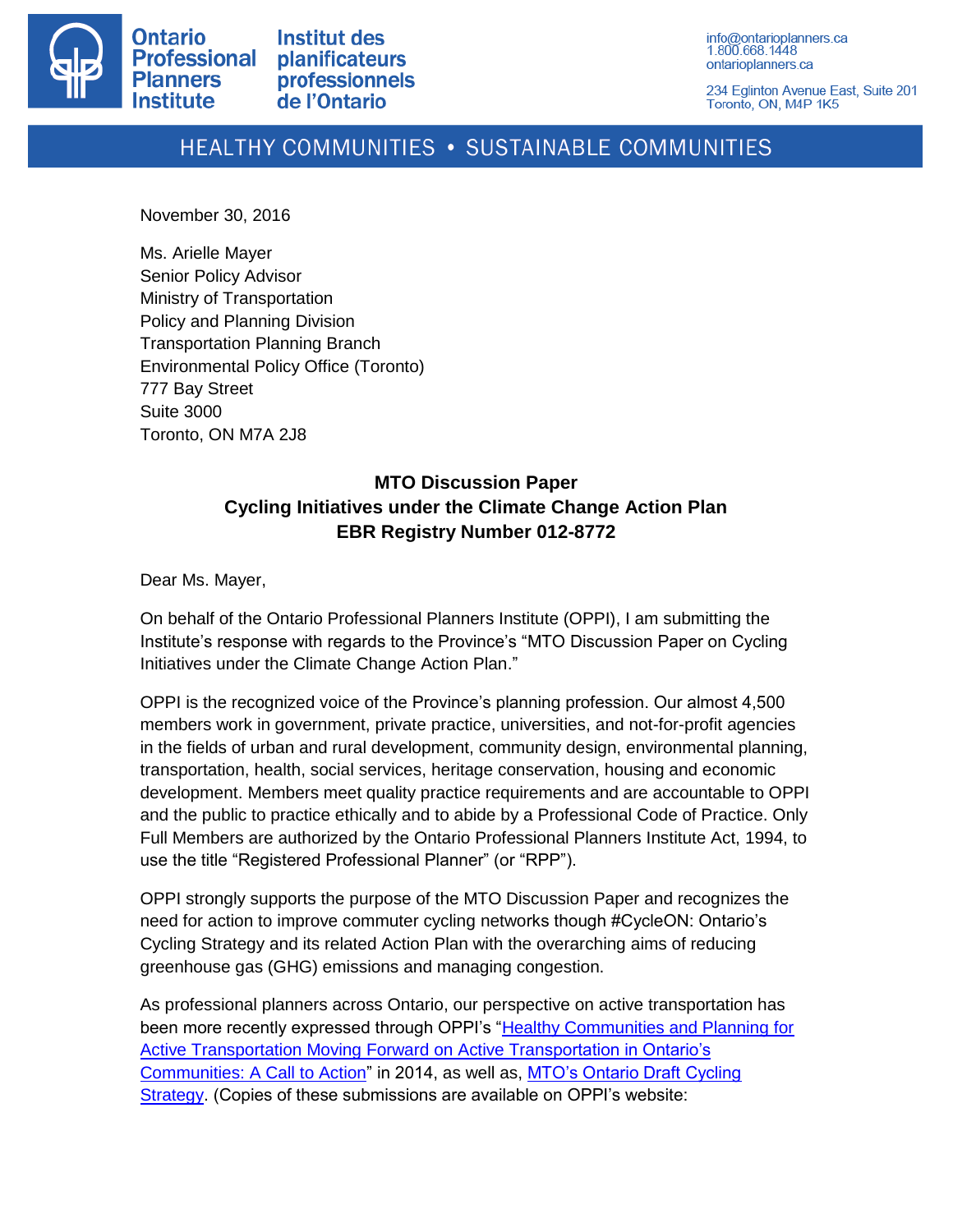[www.ontarioplanners.ca\)](http://www.ontarioplanners.ca/) The role that infrastructure plays in increasing the cycling modal share cannot be underestimated and requires complementary programming including training, education and encouragement. The following provides our response to the questions:

# *Plan to Improve Commuter Cycling Networks*

#### *1) What infrastructure should be prioritized to make cycling in Ontario safer and more convenient to support commuter cycling between residential communities, major transit stations, employment areas and other destinations travelled to on a frequent basis?*

As a starting point, on-road and off-road cycling facilities that are safe, well-connected and can be used by all ages are ideal cycling infrastructure. Separated cycling facilities, including dedicated cycling lanes and multi-use paths that provide a higher level of protection and decrease the impacts of motor vehicle speeds and volumes, are recommended.

In order for cycling to increase as part of the transportation modal share and network, a closer examination of land uses that rely solely on motor vehicles, e.g. big box retail, sprawl, and the segregation of land uses that do not contribute to long-term sustainability and are one of the largest barriers to cycling.

# *2) What evidence can demonstrate the impact of cycling infrastructure investments on the number of cyclists and on GHG emissions?*

It is well-documented that the largest amount of greenhouse gas (GHG) emissions originate from the transportation sector in Canada. The number of cyclists within a corridor or area (bicycle counts), the interactions between bicycles and public transit (bike and ride) are some measures of impact from cycling infrastructure. As well, the modal share of bicycle in comparison with the trips avoided/eliminated in connection with GHG emissions based on an estimated per vehicle calculation. The Province may choose to initiate a process of data collection to inform decision-making in partnership with municipalities such as counts of cyclists during the morning (6 am to 9 am) and afternoon (3:30 pm to 6:30 pm) peak periods. The counts should be undertaken before investments and after investments and during months when cyclist volumes would likely be higher due to weather (May to October).

### *Local Cycling Infrastructure*

*1) For local cycling networks, what types of cycling infrastructure would best support commuter cycling between residential communities, major transit stations, employment areas and other destinations travelled to on a frequent basis?* 

All types of cycling infrastructure, such as dedicated bicycle lanes and multi-use paths, as described in *Ontario Book 18* would positively contribute to increasing cycling as a form of transportation. The desired destinations of cyclists are not significantly undistinguishable from those chosen to be made by automobile trips.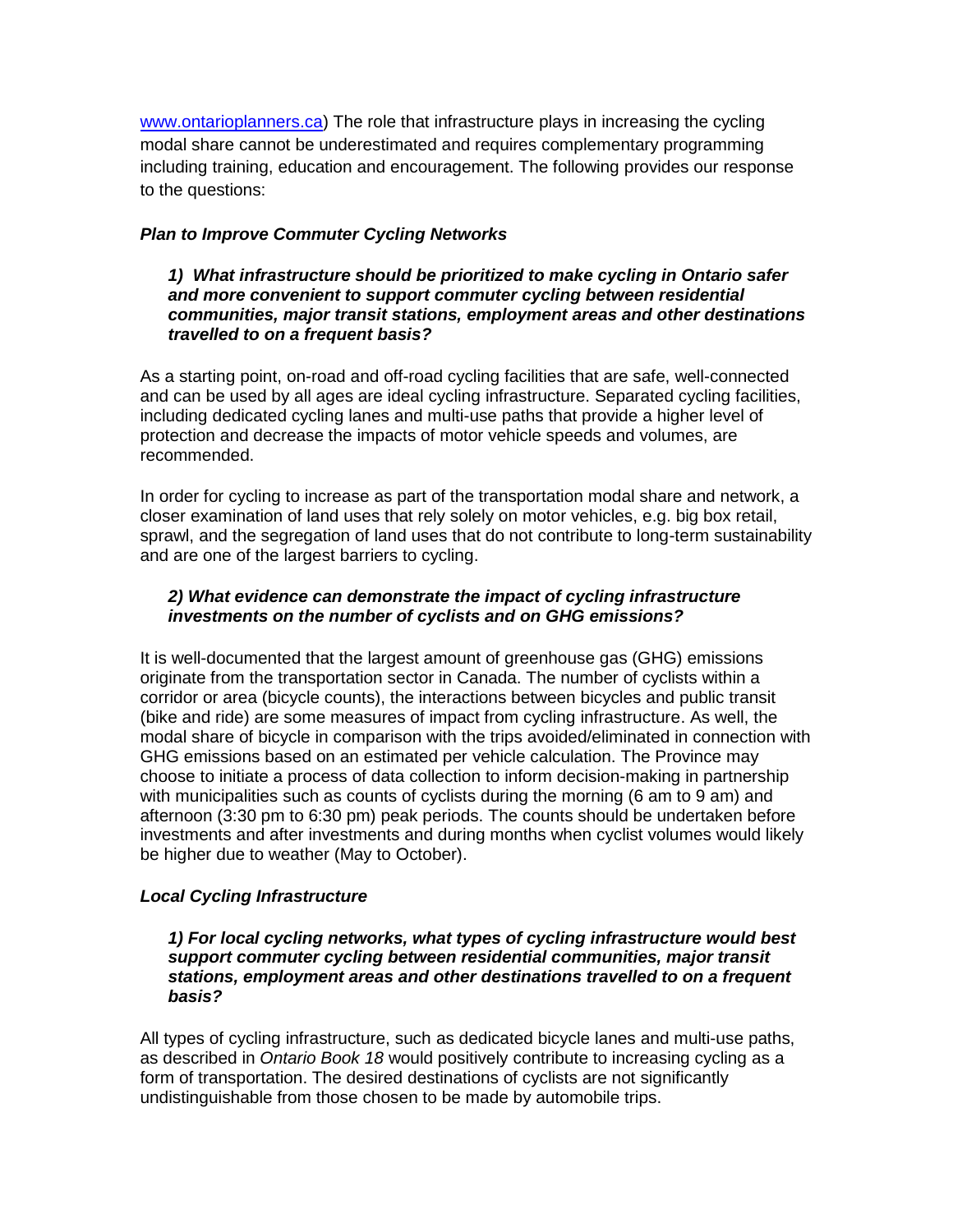# *Provincial Cycling Infrastructure*

#### *1) What types of cycling infrastructure on provincial highways would best support commuter cycling between residential communities, major transit stations, employment areas and other destinations travelled to on a frequent basis?*

Dedicated and separated cycling infrastructure is recommended on provincial highways as longer distance and/or connecting local destinations (e.g. 400-series highway crossings) is often needed. Types of facilities should be of a higher level of design that promotes safety and speed to desired destinations and trip generators, examples such as Cycle Superhighways (Transport for London), Fast Cycle Routes (Netherlands), Bicycle Highway (Germany), and Cycle Super Highways (Copenhagen).

# *Bicycle Parking*

#### *1) What types of bike parking facilities (e.g., bike racks, lockers, fee-based enclosures) are needed to support cycling for commuting and other frequent trips?*

Bicycle parking facilities should reflect the locations where bicycles can be left safely and securely on a short-term or long-term basis. Sheltered, weather-protected bicycle lockers are ideal for long-term parking facilities. The charging for a bicycle parking space will be dependent on market conditions but may prove attractive if provided with convenient facilities, including automatic locking and easy access. Bicycle racks placed in visible areas are good for shorter-term parking can be implemented more quickly and economically.

# *2) What types of government-owned, publicly accessible facilities should have bike parking?*

To lead by example, the Province should commit to providing safe and secure bicycle parking facilities for its employees and visitors to its public buildings and service outlets. The provision of bicycle parking is essential for promoting cycling as a practical mode of travel.

#### *3) What types of transit or transportation stations should have bike parking to support improved cyclist access (e.g., GO Stations, LRT stations, bus terminals)?*

Efforts should be made to ensure that all transit and transportation stations include bicycle parking whether short-term or long-term facilities. End-of-trip facilities that provides the cyclist parking and service is equally important as access and influential in modal shift from single occupant use.